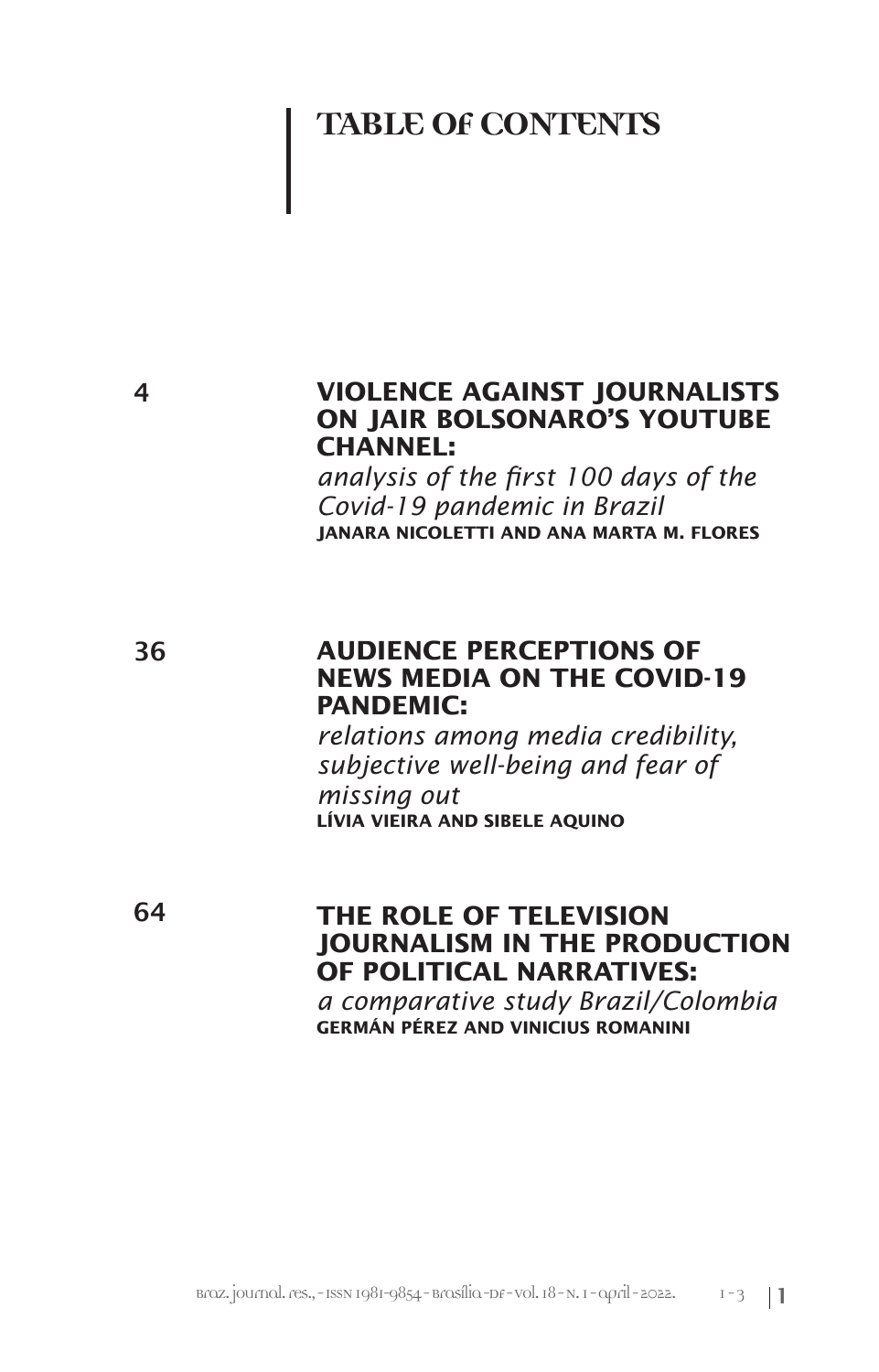### **ANALYSIS OF THE SOCIAL AND MEDIA DEBATE DURING THE CATALAN INDEPENDENCE REFERENDUM ROCÍO ZAMORA-MEDINA AND LEONARDA GARCÍA-JIMÉNEZ**

92

### 122 **WHAT MAKES AN ISSUE RELEVANT TO NEWSPAPER EDITORIALS?**

*an empirical approach to criteria of editorial-worthiness* **CAMILA MONT'ALVERNE AND FRANCISCO PAULO JAMIL MARQUES**

152 **REPRESENTATION OF FACE MASKS AS A PREVENTATIVE MEASURE DURING THE COVID-19 PANDEMIC IN NIGERIAN NEWSPAPERS BEN-COLLINS EMEKA NDINOJUO**

#### 182 **FEMINIST MARCH OF 8M AND COVID-19:**

*the role of the Spanish mainstream press in the criminalization of protest* **EMELINA GALARZA FERNÁNDEZ, AIMIRIS SOSA VALCARCEL AND LETICIA QUINTANA PUJALTE**